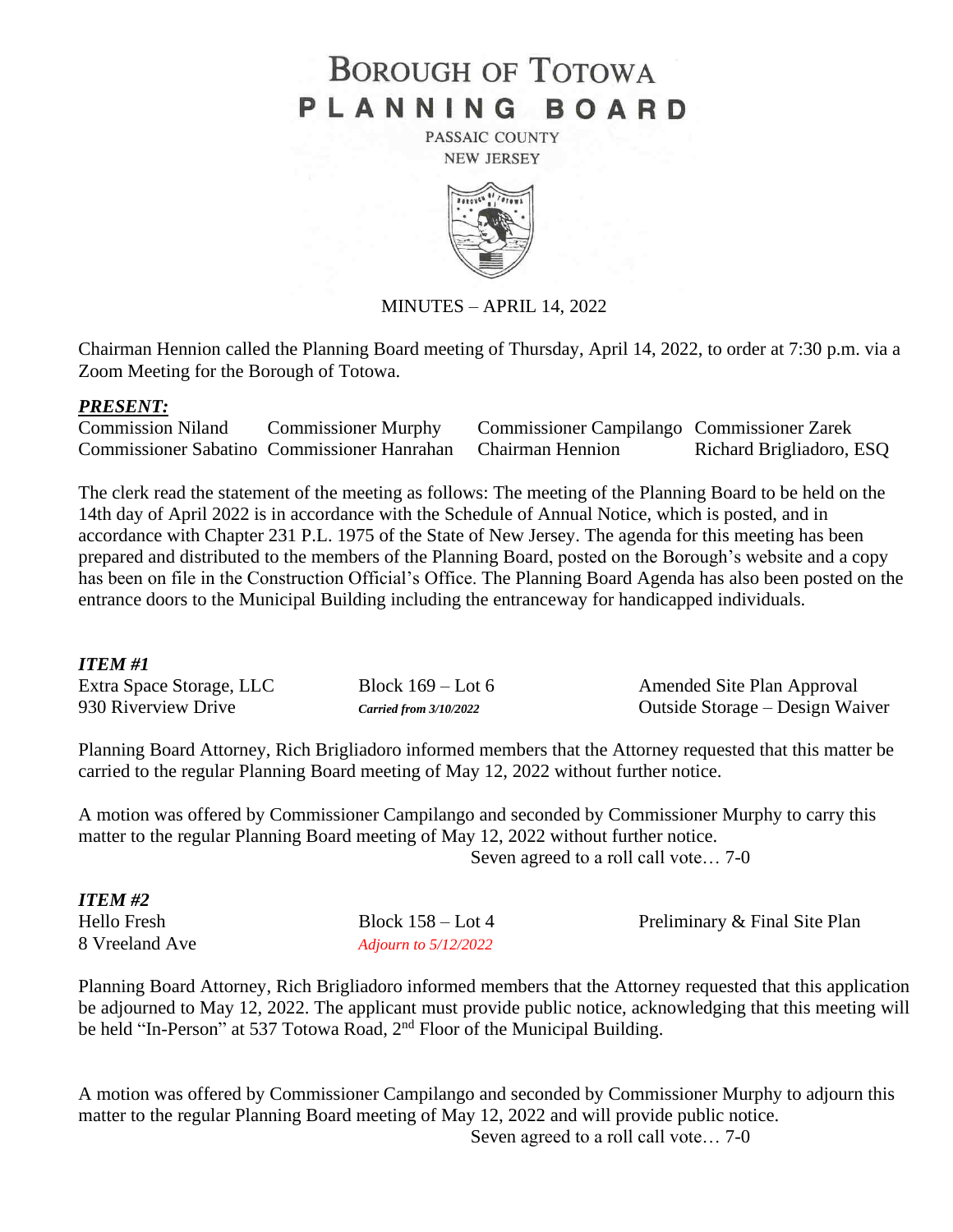### PLANNING BOARD MEETING APRIL 14, 2022 MINUTES CONTINUED **PAGE 2**

*ITEM #3*

409 Minnisink Road *Suite 210* Certificate of Occupancy

D and E Auto Group LLC Block 171 – Lot 17 Minor Site Plan Approval

Mr. Sam Alhou appeared requesting approval for occupancy of approximately 180 sq. ft. of office space. Mr. Alhou testified that he has been a used car dealer for 17 years. He indicated that he would lose his used car dealer license unless he has an office address for the license.

Mr. Alhou testified that the proposed hours of operation are Monday through Friday from 9:00 a.m. to 5:00 p.m. and on Saturday from 10:00 a.m. to 2:00 p.m. He stated that there will be just one employee on site. Mr. Alhou testified that he has the use of two parking spaces which will be located in the rear of the building. He also stated that he will provide signage confirming that the two spaces are allocated to his business. Furthermore, Mr. Alhou stipulated that the use of the property is for office purposes only and that there will be no used cars brought to the site for storage or for sale. Mr. Alhou also confirmed that the vehicles are stored on a site in a different municipality. Mr. Alhou also represented there would be no exterior signage related to his business.

A motion was offered by Commissioner Campilango and seconded by Commissioner Niland to approve the site plan for occupancy as presented. This approval is subject to and contingent upon the following conditions and will be memorialized in a Resolution at a future date:

- 1. The construction of internal partitions, exits, entrances and fire safety devices are subject to and require the approval of the fire sub-code official, the fire inspector, and the building inspector.
- 2. The applicant will supply the Chief of Police with an emergency contact list and will also obtain the approval of the Police Chief pertaining to all alarms and security devices.
- 3. The Applicant is not proposing any exterior signage at the present time.
- 4. There shall be no storage, maintenance or sales of used cars from 409 Minnisink Road. The proposed occupancy of 180 square feet of space is strictly for office use only.
- 5. The Applicant is permitted to install signage in order to designate the two parking spaces to which the owner has been granted use for his business by the Landlord.
- 6. There will be no outside storage of equipment or materials.

Seven agreed to a roll call vote… 7-0

# *ITEM #4*

Glam R Us Beautique, LLC Block 105 – Lot 10 Minor Site Plan Approval 340 Union Blvd. Certificate of Occupancy

Applicant did not appear

A motion was offered by Commissioner Campilango and seconded by Commissioner Zarek to carry this matter to the regular Planning Board meeting of May 12, 2022 without further notice. Seven agreed to a roll call vote… 7-0

A motion was offered by Commissioner Campilango and seconded by Commissioner Niland to approve the Planning Board Regular Minutes of March 24, 2022 as presented.

Seven agreed to a roll call vote… 7-0